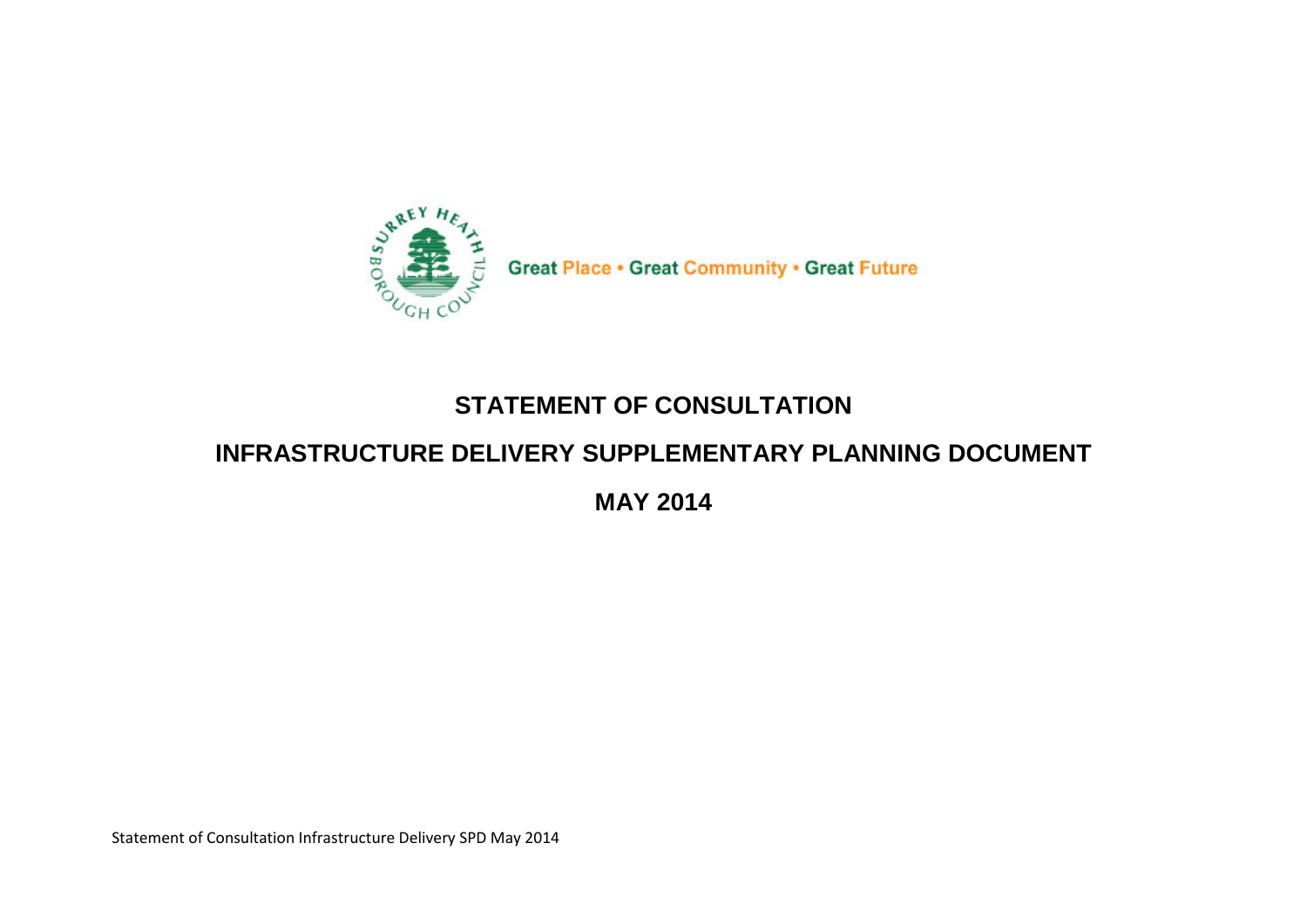| <b>Respondent</b>         | <b>Comment</b>                                                                                                                                                                                                                                                                                                                                                                                                                                                           | <b>Council's Response</b>                                                                                                                                                                                                                                                                                                                                                                                                                                                                                                         |
|---------------------------|--------------------------------------------------------------------------------------------------------------------------------------------------------------------------------------------------------------------------------------------------------------------------------------------------------------------------------------------------------------------------------------------------------------------------------------------------------------------------|-----------------------------------------------------------------------------------------------------------------------------------------------------------------------------------------------------------------------------------------------------------------------------------------------------------------------------------------------------------------------------------------------------------------------------------------------------------------------------------------------------------------------------------|
| Chobham Parish Council    | On Page 6, the table underneath paragraph 1.11<br>shows a dagger mark (†) indicating the figure includes<br>1,200 homes at the Princess Royal Barracks. This<br>dagger mark should be shown against Deepcut in the<br>table, not Chobham.                                                                                                                                                                                                                                | Noted. Amend to relate to Deepcut                                                                                                                                                                                                                                                                                                                                                                                                                                                                                                 |
| Chobham Parish Council    | Reference should be made to arrangements for cross-<br>borough co-operation, particularly with regard to<br>charging. For example, the impact of development<br>close to the border of an adjacent borough may<br>require a borough to bear a proportion of the cost of<br>infrastructure requirements. If the development is<br>large in scale or if a number of developments are<br>taking place concurrently, a considerable amount of<br>funding could be necessary. | Noted. No change. The Council's 123 list sets<br>out the infrastructure projects and/or types that<br>will be funded by CIL. The Council will continue<br>to work together in consultation with the county<br>council to determine how cross boundary<br>infrastructure will be funded.                                                                                                                                                                                                                                           |
| Chobham Parish Council    | With regard to the master list of infrastructure intended<br>to benefit from CIL funding the Borough may publish<br>(paragraph 1.33), the Parish Council would like to<br>have an opportunity in this process to formally<br>propose infrastructure projects and priorities based on<br>local demand in its area to be included in the list.                                                                                                                             | Noted. The CIL Amendment Regulations 2013 set<br>out that in parished areas a proportion of CIL<br>receipts related to development in that area will be<br>transferred to the Parish Council. This will be 15%<br>and capped to £100 per existing council tax<br>property per year or 25% and uncapped where a<br>neighbourhood plan is in place. In unparished<br>areas the 15% or 25% of CIL receipts will be<br>retained as a neighbourhood funding element to be<br>spent on infrastructure agreed with local<br>communities. |
| Chobham Parish Council    | As part of the monitoring of planning obligations,<br>would it be possible to have data for Chobham and<br>other parishes separately identified in monitoring<br>reports and available to the parishes.                                                                                                                                                                                                                                                                  | Noted. This could be provided in future monitoring<br>reports that the Council has to produce on an<br>annual basis and which could be provided to all<br>Parish Councils.                                                                                                                                                                                                                                                                                                                                                        |
| <b>Environment Agency</b> | Pleased with the various areas of interest relating to<br>Environment Agency's remit have been identified,<br>including protected habitats and species.                                                                                                                                                                                                                                                                                                                  | Noted.                                                                                                                                                                                                                                                                                                                                                                                                                                                                                                                            |
| <b>Environment Agency</b> | Notes the SPD classifies flood projects as strategic<br>infrastructure. Strongly support the obtaining of all                                                                                                                                                                                                                                                                                                                                                            | Noted                                                                                                                                                                                                                                                                                                                                                                                                                                                                                                                             |

Statement of Consultation Infrastructure Delivery SPD May 2014